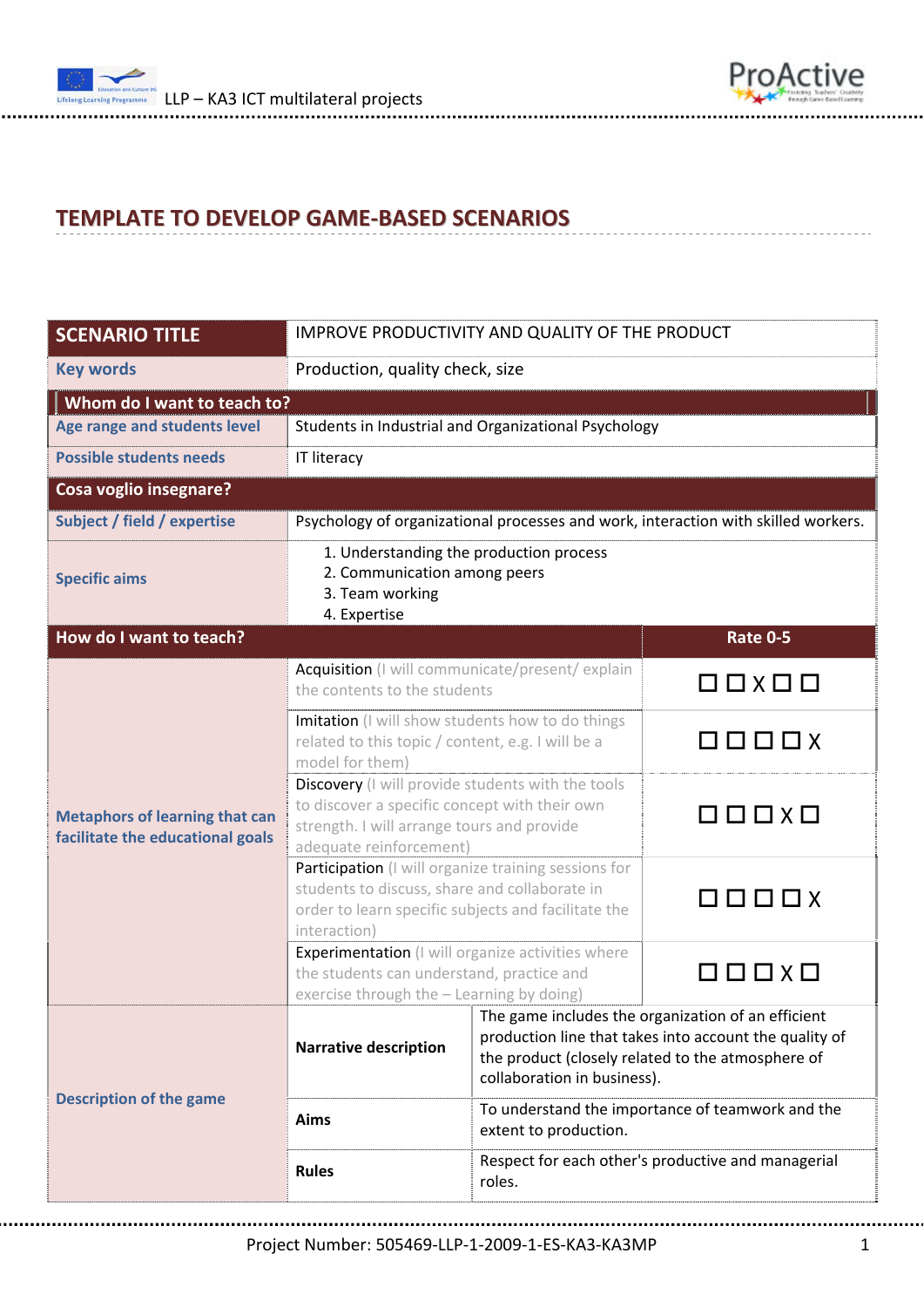



|                                                                                                     |                                                                               | <b>Challenges</b>                           | Produce the best, and in less time.                      |                |                          |  |  |  |
|-----------------------------------------------------------------------------------------------------|-------------------------------------------------------------------------------|---------------------------------------------|----------------------------------------------------------|----------------|--------------------------|--|--|--|
|                                                                                                     |                                                                               | Reward<br>system/feedback cycle             | The reward will be obtained in case of positive results. |                |                          |  |  |  |
|                                                                                                     |                                                                               |                                             |                                                          | Learning venue | <b>Estimated</b><br>time |  |  |  |
| <b>Narrative description of</b><br>learning activities - step by step<br>organization and structure | Before the game:                                                              |                                             |                                                          |                |                          |  |  |  |
|                                                                                                     | 1. In class: current techniques for measuring<br>and managing human resources |                                             | In class/                                                | 16h            |                          |  |  |  |
|                                                                                                     | 2. In the company: field trials                                               |                                             | company                                                  | 8h             |                          |  |  |  |
|                                                                                                     | 3. In class: the statistics in production                                     |                                             |                                                          | 16h            |                          |  |  |  |
|                                                                                                     | During the game: 3 sessions of 1 h each                                       |                                             | online                                                   | 3 <sub>h</sub> |                          |  |  |  |
|                                                                                                     | After the game:                                                               |                                             |                                                          |                |                          |  |  |  |
|                                                                                                     | 1. in class: game results                                                     |                                             | Online / in class                                        | 1 <sub>h</sub> |                          |  |  |  |
|                                                                                                     | 2. in the company: field trials of gained<br>skills                           |                                             | 2 <sub>h</sub>                                           |                |                          |  |  |  |
|                                                                                                     |                                                                               |                                             |                                                          | 46 h           |                          |  |  |  |
| How will I assess the students?                                                                     |                                                                               |                                             |                                                          |                |                          |  |  |  |
| <b>Value approach</b>                                                                               |                                                                               | Group discussion                            |                                                          |                |                          |  |  |  |
|                                                                                                     |                                                                               | Test                                        |                                                          |                |                          |  |  |  |
|                                                                                                     |                                                                               | Feedback from the group                     |                                                          |                |                          |  |  |  |
| What do the students need to achieve the educational goals?                                         |                                                                               |                                             |                                                          |                |                          |  |  |  |
| <b>Prerequisites</b>                                                                                | Basic knowledge of Organizational Phycology                                   |                                             |                                                          |                |                          |  |  |  |
| <b>Setting and materials</b>                                                                        |                                                                               | Knowledge of the production line            |                                                          |                |                          |  |  |  |
| What do I need to implement the scenario?                                                           |                                                                               |                                             |                                                          |                |                          |  |  |  |
| <b>Tools to use</b>                                                                                 | Mandatory                                                                     | <b>EUTOPIA</b>                              |                                                          |                |                          |  |  |  |
|                                                                                                     | Optional                                                                      |                                             |                                                          |                |                          |  |  |  |
| Infrastructure /<br>equipment                                                                       | Mandatory                                                                     | * Internet connection<br>* One PC each user |                                                          |                |                          |  |  |  |
|                                                                                                     | Optional                                                                      |                                             |                                                          |                |                          |  |  |  |
| <b>Resources</b>                                                                                    |                                                                               | <b>Books on Statistics of Production</b>    |                                                          |                |                          |  |  |  |
| <b>Time and space resources</b><br>Classroom with Internet access                                   |                                                                               |                                             |                                                          |                |                          |  |  |  |
| Any additional elements to consider                                                                 |                                                                               |                                             |                                                          |                |                          |  |  |  |
| <b>Characters:</b>                                                                                  |                                                                               |                                             |                                                          |                |                          |  |  |  |
| 2 production workers (driven by the number of items produced)                                       |                                                                               |                                             |                                                          |                |                          |  |  |  |